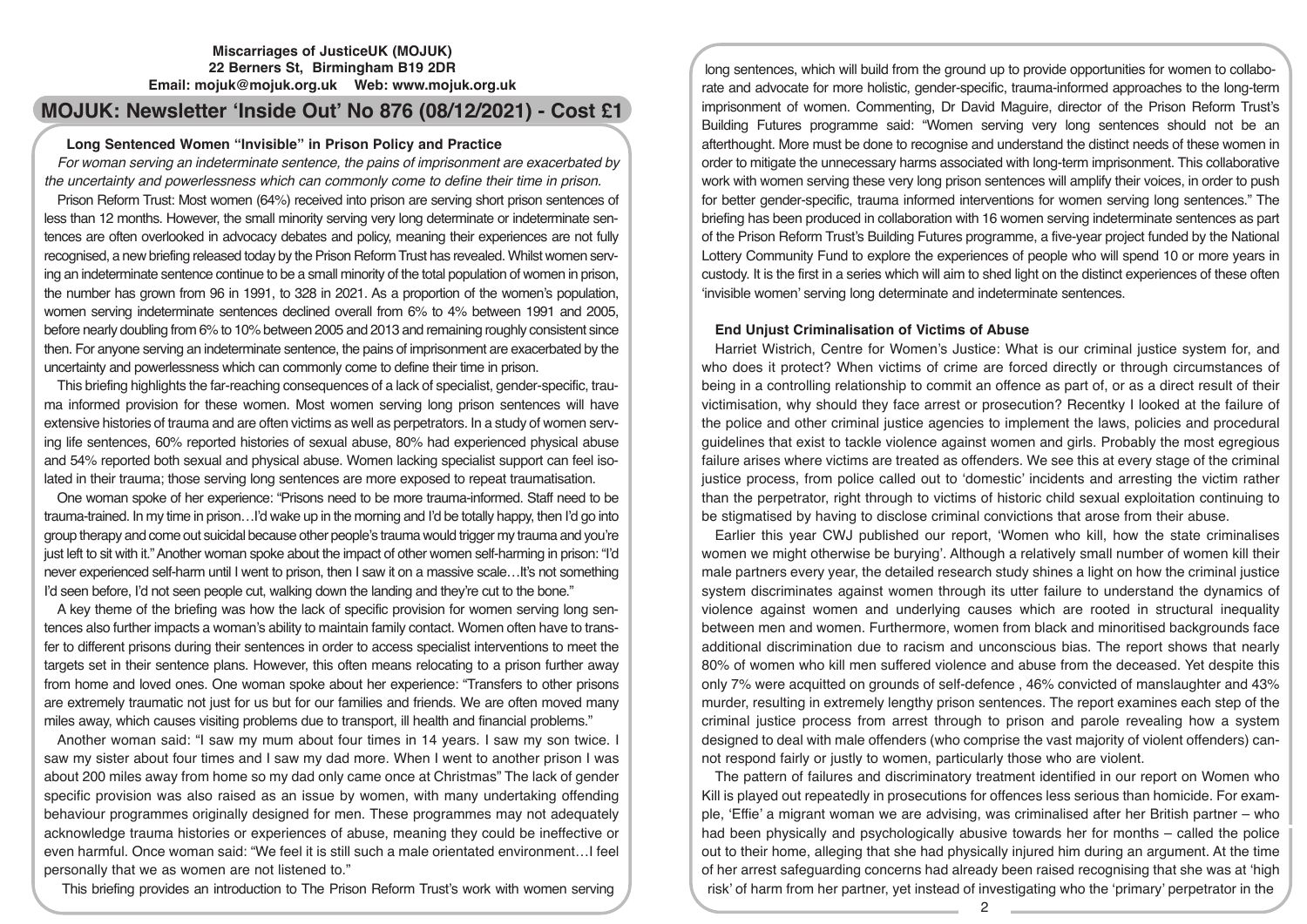relationship was, the police arrested her and imposed strict bail conditions which rendered her homeless and separated her from her breastfeeding child. She was convicted of assault, although successfully appealed.

CWJ sought to introduce two amendments to the Domestic Abuse Bill which would create new statutory defences for women prosecuted for offences committed as a consequence of being subject to abuse. The House of Lords voted in favour of these amendments, but the government opposed them. The first amendment aimed at extending the so-called 'householder defence' available where a householder is confronted by a burglar and uses disproportionate force to defend himself. We proposed this defence should be extended to circumstances where a victim of domestic abuse uses 'disproportionate' force to defend herself from the abuser. We found in our research on women who kill that most women used a weapon when confronted by an unarmed physically stronger and habitually more violent attacker, yet the use of a weapon would usually be regarded as disproportionate force so self-defence would fail and even attract an increased sentence because the offence was 'aggravated' of the use of a weapon.

The second defence we are seeking to introduce is modelled on a defence under the Modern Slavery Act 2015 which recognises that trafficked victims may be forced to offend on account of having been a victim of a trafficker. We must ask why the CPS persist with the prosecution of women who are clearly victims of abuse. What purpose is served where the only reason she offended was because of being victimised in circumstances where she would otherwise represent no risk. The availability of such defences ought also to dissuade the Crown Prosecution Service from prosecuting some of these offences. The CPS, have a two-stage test for making decisions to charge. They must first consider whether the 'evidential test' is met (there must be a reasonable prospect of conviction on the evidence available). If the evidential test is met the CPS then go on to consider the public interest test which means they can decide not to prosecute a case if not in the public interest. This provides an opportunity, even in the absence of available defences, for the CPS to decide not to prosecute a victim of domestic abuse who offends when under coercion and control. Yet the public interest test is rarely applied, and we must ask why the CPS persist with the prosecution of women who are clearly victims of abuse. What purpose is served where the only reason she offended was because of being victimised in circumstances where she would otherwise represent no risk.

Another alarming example of the criminalisation of victims of abuse occurs when some women are prosecuted for wasting police time or perverting the course of justice. When reporting a crime of violence against them, women, in particular those with mental health problems or other additional vulnerabilities, may be disbelieved. These women are routinely targeted by abusers, yet when they report a crime they may be somewhat incoherent or inconsistent which can seem to undermine the veracity of their account, but this should not lead to their automatic prosecution. We know that women's prisons are full of victims of abuse. And it is often not just the woman who is punished , frequently she will have children or others relying on her care from whom she will be separated. Furthermore, as the just published Prison Reform Trust report, Invisible Women has found, women serving long, indeterminate sentences, have 'life histories read as catalogues of suffering and abuse'.

And it is not just the period in prison which is punishment, criminal convictions will stay on the police national computer until the offender reaches the age of 100, regardless of the offence they were convicted of, and most convictions will be disclosable under the Disclosure and Barring Scheme when applying for work and volunteering with vulnerable people. Our legal chal-

lenge in the case known as 'QSA' related to the mandatory retention and disclosure of historic convictions arising from street prostitution. Many women who were abused, often initially as children, by pimps and punters have to live many years after their escape from that abuse with the shame and stigma of these lifetime 'criminal' convictions. Two of the women involved in the legal case have now started the HOPE campaign seeking to expunge all criminal records arising from street prostitution. We would also like to see similar mechanisms available allowing victims of domestic abuse to apply to filter or expunge those convictions arising from their abuse.

# **Offender Facing Deportation One Month Reasonable Time To Source Bail**

In R (Babbage) v Secretary of State for the Home Department [2021] EWHC 2995 (Admin), the High Court found that a person with an extensive offending and adverse immigration history who posed high risks of re-offending and absconding was unlawfully detained because of the poor prospects of enforcing his removal to Zimbabwe, and delays in sourcing a release address. The judgment is fact-specific, but the court's approach to these two issues is likely to be useful to practitioners in other cases, particularly the analysis of the relevance of release address delay. Mr Babbage had permission to stay through UK ancestry from 2003 until 2012. That year, the Home Office initiated deportation proceedings following a conviction for robbery, for which he received a 30-month prison sentence. He had previously brought judicial review proceedings which led to an order for release from detention on the basis that there was no realistic prospect of removal to Zimbabwe within a reasonable period of time, meaning that his detention breached the third Hardial Singh principle.

In this latest case, Mr Babbage challenged his detention from 7 February 2020 until his release on 29 April 2021. This followed a short custodial sentence for a breach of a community order. The obstacle to Mr Babbage's removal was the Home Office's inability to secure an emergency travel document (ETD) from the Zimbabwean authorities. It had been the longstanding position of the Zimbabwean government that they would only issue ETDs to voluntary removals. Mr Babbage would not return to Zimbabwe voluntarily. A Home Office witness gave evidence that as a result of an agreement with the Zimbabwean government to post an immigration official to its embassy in London, from September 2018 it had been possible to enforce the removal of involuntary returnees. In November 2019, this official interviewed Mr Babbage and, following verification checks, agreed to issue an ETD. There was then a delay due to negotiations over help with reintegration, and then in March 2020 the process ceased because of the Covid-19 pandemic. The court heard that there had been six enforced removals of involuntary returnees in the first quarter of 2020 but none thereafter. An additional obstacle from January 2021 was the unwillingness of the Home Office's escorting contractor to fly to Zimbabwe due to the presence of the Covid-19 Beta variant.

The Hardial Singh issue: At the outset of his consideration of whether Mr Babbage's detention complied with the Hardial Singh principles, the judge stated: "At every stage of his administrative detention commencing in February 2020, the Claimant's historic conduct in my judgment gave rise to significant risk of absconding and re-offending. Whilst the most serious offence had been in 2011, there had followed a continued pattern of re-offending, including repeated failures to comply with Court orders and bail conditions. The risk of absconding was enhanced by the Claimant's clear statements at all stages that he was unwilling to return voluntarily to Zimbabwe."

There was no evidence before the court from the relevant Home Office decision-makers. The judge held that this placed the department at a disadvantage in discharging the duty on it to disclose all relevant facts and the reasoning behind the decisions challenged. A witness statement had been placed before the court, but the witness had not been directly involved in the deci-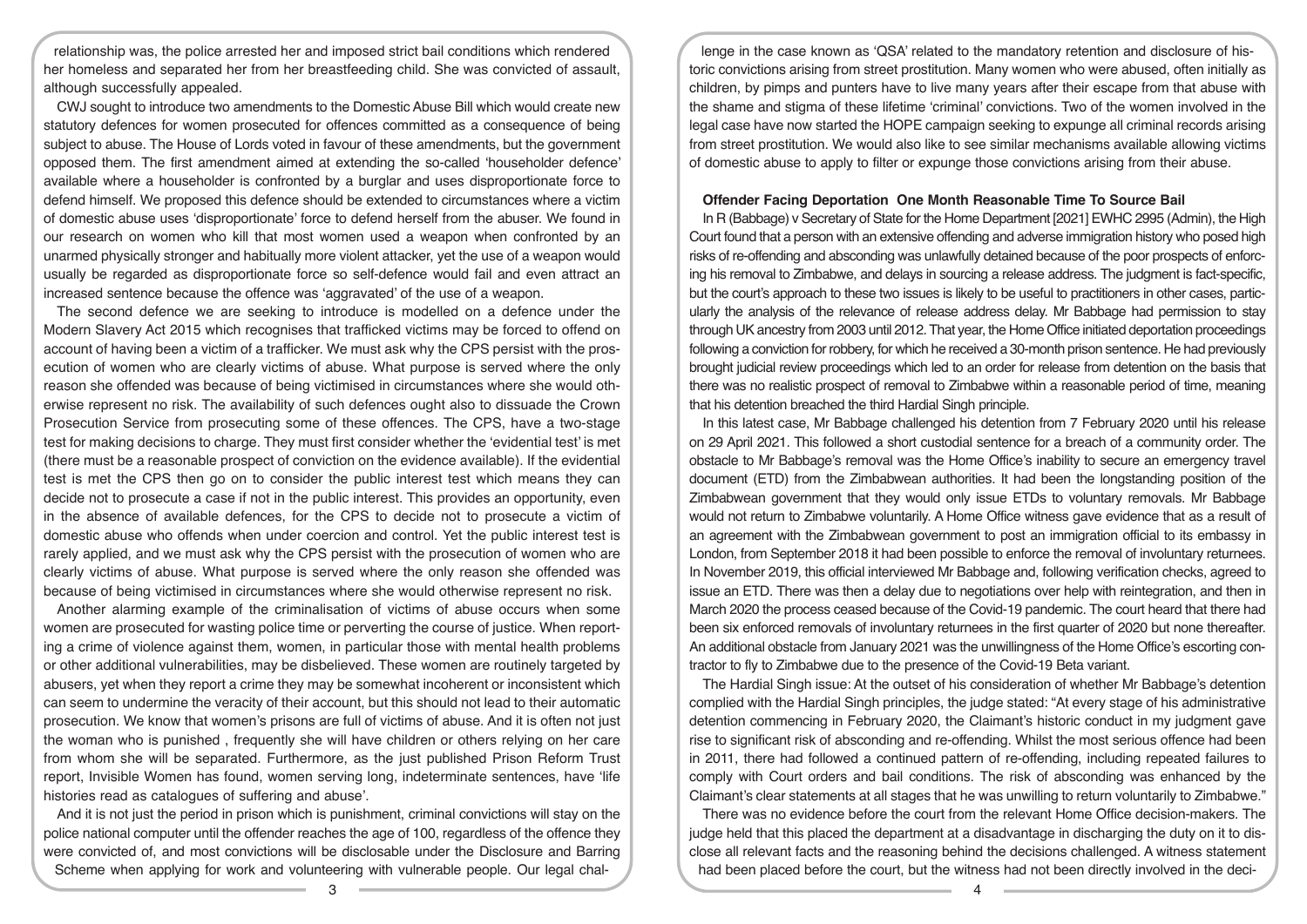sions, the statement was based on a review of the records and in a number of respects it sat uneasily with the contents of the records and other evidence. The judge gave "some weight to the general problems and uncertainties which the pandemic induced in all areas of public and private life at the various stages of the Claimant's detention".

But he found that there was no realistic prospect of removing Mr Babbage within a reasonable period of time from 18 September 2020, which allowed for a one-week grace period following a detention review on 11 September 2020: 'In my judgment, the point had now been reached where, giving full weight to the risks posed by the Claimant, there was no realistic prospect of his removal within a reasonable period. Seven months on from the original detention, the available information gave no basis for any useful assessment as to when enforced removals might recommence.'

The section 4(2) bail accommodation issue: Under section 4(2) of the Immigration and Asylum Act 1999, the Home Secretary - may provide, or arrange for the provision of, facilities for the accommodation of a person if – (a) he was (but is no longer) an asylum-seeker, and (b) his claim for asylum was rejected. Mr Babbage applied under this section for accommodation. His application was granted in principle on 1 July 2020, but no bail address was forthcoming. It was common ground that while the Home Office is not obliged to provide section 4 accommodation, it does have a legal duty to: (i)… consider and make a decision on a s.4(2) application within a reasonable period of time; and if the application is granted, (ii) to source accommodation within a reasonable period of time. The issue of delay in providing section 4 accommodation was addressed in AO v The Home Office [2021] EWHC 1043 (QB). This judgment was handed down the day after argument in Mr Babbage's case concluded and there was a further hearing to consider it.

The AO decision on bail accommodation delay. In AO, the court decided that on the facts of that case there had been a number of breaches of the section 4 duty due to errors and delays in deciding the application and in sourcing accommodation once the application had been granted. The court decided that if the section 4 duty had been complied with, accommodation would have been in place by the time that detention reviews acknowledged the claimant should be released. The errors in deciding AO's application for section 4 support therefore bore upon, and were relevant to, the decision to detain, and so meant that detention was unlawful. The department failed to provide satisfactory evidence to establish that detention would have been maintained even if accommodation had been in place, meaning that AO was entitled to compensatory rather than nominal damages.

Delay in Mr Babbage's case: In Mr Babbage's case, the court accepted that the one month – from 1 June to 1 July 2020 – it took to grant the section 4 application was reasonable. Mr Justice Soole then turned to the issue of delay in finding accommodation. The department was again at a disadvantage as a result of its failure to provide evidence of the attempts made to source a release address. It had decided that Mr Babbage required "level 2" accommodation, which meant that he was not being treated as a high risk offender. In normal times, a target of nine days had been considered reasonable. Making due allowance for the pandemic, Soole J held that a period of one month to source accommodation (i.e. until 1 August 2020) was reasonable. The next issue was whether the public law error, in the form of the unlawful delay in sourcing a release address after 1 August, bore upon and was relevant to the decision to continue detention. The court held that Mr Babbage would have been released if a section 4 release address had been provided by the time of a detention review on 14 August 2020. Therefore, his detention from 14 August 2020 until his release on 29 April 2021 was unlawful. Mr Babbage, like AO, was entitled to compensatory damages.

Implications for other bail accommodation cases: In order for a breach of the section 4(2)

duty to render detention unlawful, the breach must bear upon and be relevant to the decision to detain. The same goes for any other statutory duty on the Home Office to provide accommodation, such as Schedule 10 of the Immigration Act 2016. This is not a causation test, such that it must be shown that if accommodation had been available the individual would have been released. But it will likely be necessary to show that release was at least actively being considered and was a realistic possibility had accommodation been ready. Finally, in less clear-cut cases than Mr Babbage's, the Home Office may seek to argue that only nominal damages should be awarded. This would be on the basis that even if a release address had been available at the relevant time, detention would have been maintained.

# **HMP Chelmsford - Serious Concerns Remain - Deterioration in Rehabilitation/Release**

At this inspection we found no improvement in outcomes in safety and purposeful activity, both of which remained poor; no improvement in respect where outcomes remained not sufficiently good, and a deterioration in rehabilitation and release planning to not sufficiently good. The last time we were able to write a positive report about this prison was 10 years ago and it was clear to us that the jail was failing in its basic duty to keep those it held safe. This report also highlights our concern about the negative and damaging staff culture. Many staff were new or inexperienced, their morale was low and they were disengaged from their work and dismissive of the men in their care. Prisoners found it very difficult to access even the most basic entitlements and were frustrated that they could not get things done. We were told that this frustration had led to an increase in assaults on staff. The negative culture among some staff was compounded by a lack of management oversight or accountability, which allowed poor staff behaviour and practice to go unchallenged. Other very serious concerns included the inadequacy of the prison's response to the high levels of suicide and self-harm,

The similarly deficient response to some of the highest levels of violence in the prison estate. The paucity of the daily regime meant that many prisoners spent extended periods locked up and isolated in their cells. It was no surprise that many prisoners told us that they felt unsafe at the prison. Such factors, combined with the inherent risks and vulnerabilities associated with Chelmsford's status as a frontline local establishment and the failure to grip the prison's problems over recent years, meant that Chelmsford met our criteria for an Urgent Notification. I concluded my letter to the Secretary of State by saying that HMP Chelmsford would not improve without a sustained drive to make sure that all staff members take responsibility for creating a safer, more decent environment, a meaningful regime and greater engagement with training and education. I argued that this will require strong and consistent leadership at all levels within the prison and much more effective support from HMPPS. As we indicated in 2018 and repeat now, the drift and decline at this prison must be addressed. Charlie Taylor HM Chief Inspector of Prisons September 2021

# **Supreme Court Hears Kurdish Flags Appeal**

Sam Tobin, Law Gazette: Three men found guilty of carrying a Kurdistan Workers Party (PKK) flag are appealing against their convictions at the Supreme Court, arguing that a 'strict liability' offence for carrying the flag of a proscribed organisation is 'incompatible' with their right to freedom of expression. Rahman Pwr, Ismail Akdogan and Rotinda Demir were convicted of an offence under section 13 of the Terrorism Act 2000 for carrying a PKK flag at a protest in London about war crimes allegedly being committed in Afrin, Syria in January 2018. The trio challenged their convictions at the Crown Court and then the High Court, which dismissed their appeal last year. They have now appealed to the UK's highest court, which last week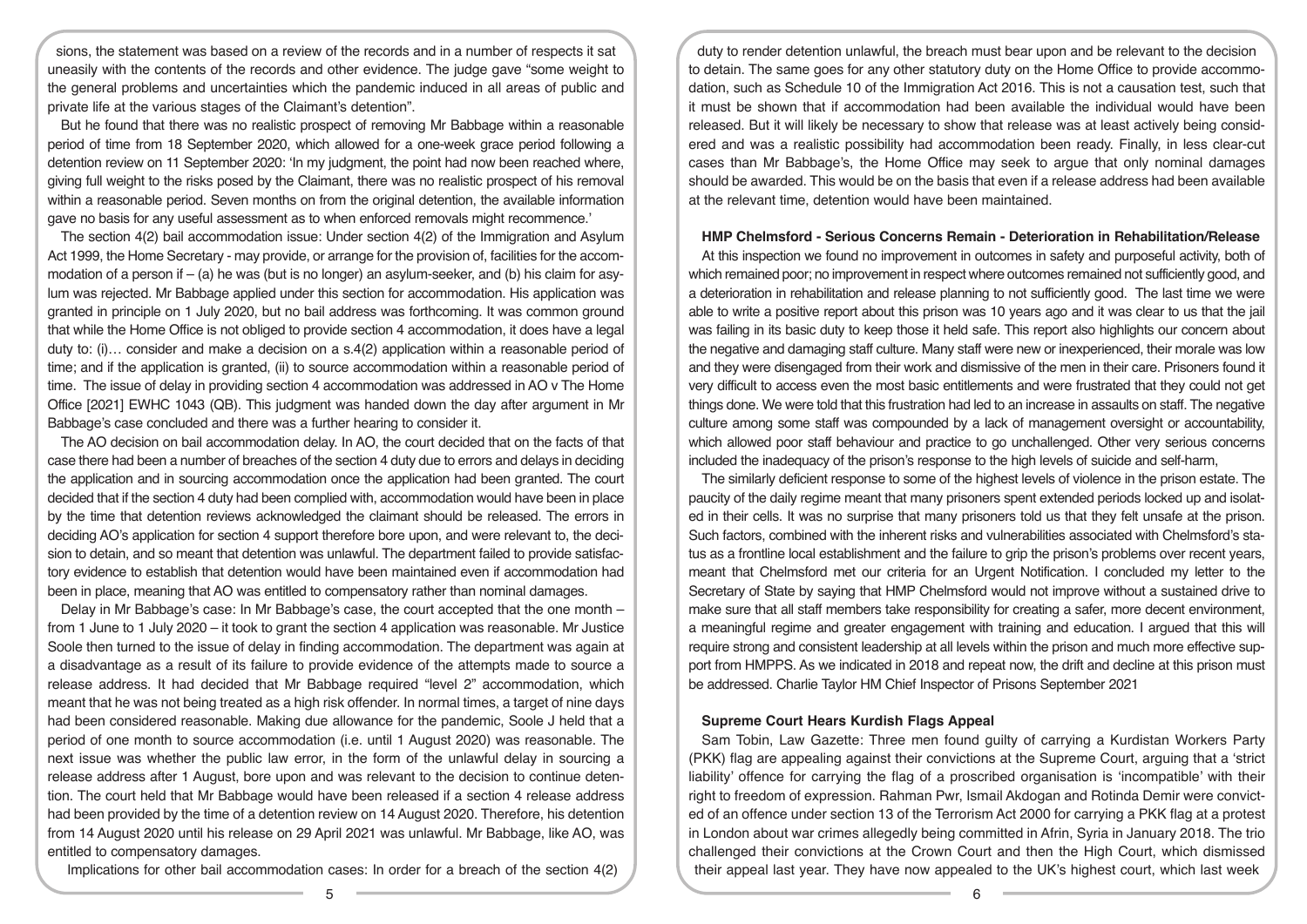was told that a strict liability offence is inconsistent with the presumption of mens rea. Section 13 makes it an offence to wear, carry or display an article 'in such a way or in such circumstances as to arouse reasonable suspicion that he is a member or supporter of a proscribed organisation'. Joel Bennathan QC, for the appellants, argued in written submissions that the section 13 offence is 'silent as to \*Mens Rea'. He also said that his clients' convictions were incompatible with Article 10 of the European Convention on Human Rights. 'There was no finding in the Crown court that they knew what flags they were carrying, intended to express support for any proscribed organisation, or incited anyone to violence,' Bennathan argued. 'The European Court of Human Rights case law, properly understood, does not permit a strict liability offence of this nature.' 'Irrespective of the facts of their cases, the Divisional Court's approach to section 13 would allow a protester with an innocent explanation to be convicted,' he added. 'How is such an arbitrary offence accessible or foreseeable?' Louis Mably QC, for the Director of Public Prosecutions, said in written submissions that 'the clear intention of parliament was to create an offence of strict liability'. Section 13 'constitutes a proportionate interference with the freedom of expression', he added. \*Mens Rea the intention or knowledge of wrongdoing that constitutes part of a crime.

# **Senior Gangster's Presumption of Innocence Not Impartial in his Trial**

In the Chamber judgment in the case of Mucha v. Slovakia (application no. 63703/19) the European Court of Human Rights held, unanimously, that there had been: a violation of Article 6 § 1 (right to a fair trial) of the European Convention on Human Rights. The case concerned the applicant's conviction and sentencing to 23 years' imprisonment for various organisedcrime activities, including violent offences. Part of the reasoning of the domestic courts had been based on evidence testimony by accomplices who had turned State's evidence following plea-bargain agreements. The applicant's conviction had been pronounced by the exact same threejudge bench as had adjudicated in the plea-bargain agreement convictions, and that bench recognised that those convictions were a part of the case against the applicant. The Court found in particular that the earlier judgments had made it clear that the applicant had been responsible for specific criminal actions. Given the role they had played in the applicant's trial before the same court, his doubts as to its impartiality were objectively justified.

#### **Prison Population Projected to Rise to 98,500**

"The latest projection for the prison population will be portrayed by ministers as a policy success, with more criminals brought to justice. But the detail actually contains multiple admissions of failure. The government is recruiting 23,400 police officers but has no idea whether their time is to be spent preventing crime or chasing after it. Action to reduce reoffending is promised but apparently will have no impact. A strategy to reduce the imprisonment of women will fail so completely that the female prison population will grow by over a third. Inadequate support in the community for people on indeterminate sentences will mean that even more are being needlessly recalled to prison. By 2025, around 30% of our prison population will be over 50 years old, when the peak age for offending is people in their late twenties. "The price of all these failures is an extra 18,000 people in prison by 2025, costing us all an additional £800m every year, not to mention the £4bn already put aside to build the cells to house them. Exactly why, uniquely in western Europe, we need to lock up so many of our fellow citizens, is never explained. It's a foolish waste of scarce resources, driven by politics, not evidence."

**Pursuit of Racial Justice and the Limits of the Law** 

*Bharat Malkani, Justice Gap:* Anti-racism campaigners have long turned to the legal system for help, whether that be to tackle the injustice of slavery in the 1770s, or the racial bias of facial recognition technology in the 2020s. But just how helpful have legal processes been for challenging racial injustices? To explain the scope of the problem, it is helpful to explore how legal rules have developed from being staunchly pro-racist, to being broadly anti-racist. This overview puts the problem into stark relief: if the law on paper should be useful to antiracists, why do campaigners and lawyers struggle to fight racial injustices in the courts? The answer to this lies in the systems and processes that stymy the effectiveness of the law.

We can start by looking at what the law said about slavery and colonialism. During the 1600s and 1700s, courts and senior legal officials were quite content to declare that people from Africa could be classed as 'merchandise' for the purposes of legal transactions, since they were commonly bought and sold. Even when Chief Justice Mansfield stated that slavery is 'so odious', he still questioned whether it would be desirable to let people from Africa roam the streets of England freely. In the 1800s and early 1900s, the government used a variety of legal rules to enable and justify the mistreatment of people in the colonies of the British Empire. In Kenya, for example, indigenous Kenyans were forced by law to work for British settlers, and the law was used to detain, torture, and execute those who dared to resist.

The law's relationship with race evolved after the Second World War. The British Nationality Act 1948 appeared to recognize the legal rights of those who lived in the colonies, but the cultural and social antipathy to immigrants during the 1950s led to the Commonwealth Immigrants Act of 1962, which gave legal sanction to racist views. The following year, a boycott in Bristol in protest at a bus company's racially discriminatory employment practices gained national and international attention, which led to the enactment of the Race Relations Act in 1965. This was the first Act of Parliament to expressly outlaw racial discrimination, and it has been followed by a whole range of laws that intend to outlaw discrimination and incidents of 'racial hate crimes', spurred by the racially aggravated murder of Stephen Lawrence in 1993. Today, on paper at least, legal rules offer hope for those concerned with righting racial wrongs.

But despite these advances, advocates for racial justice still struggle to find solace in the law. For example, the victims of the Windrush scandal have struggled to secure compensation for the distress they've suffered; young Black men in particular still suffer disadvantage and discrimination in the criminal justice system, with the courts refusing to address the problem of racially discriminatory stop and searches. And even when courts have decided in favour of victims of racism, the decisions rarely instigate much needed societal and cultural changes. Despite rulings chastising employers for race discrimination, for example, the problem still persists.

There are at least three reasons why advocates for racial justice have struggled with the legal system. First, legal rules are something of a holy grail: enticing and full of promise, but almost impossible to access. Cuts to legal aid have made it difficult for victims of racism to deploy the services of a solicitor, and lawyers have lacked the resources to conduct the work required to litigate effectively. In these cases, it does not matter what the law says on paper; what matters is the inability to make use of these laws. Second, the adversarial nature of legal processes can exacerbate racial tensions. You may defeat your employer in an Employment Tribunal hearing, but you'll bear the cost of that victory when you return to work the next day. Third, lawyers and those who work in civil society organisations are not necessarily trained to be anti-racist, and so do not always see the undercurrents of racially discriminatory practices. For someone not schooled in racism, either through life experience or education, it can sometimes be difficult to spot racism in action. Lawyers need to be trained, for example,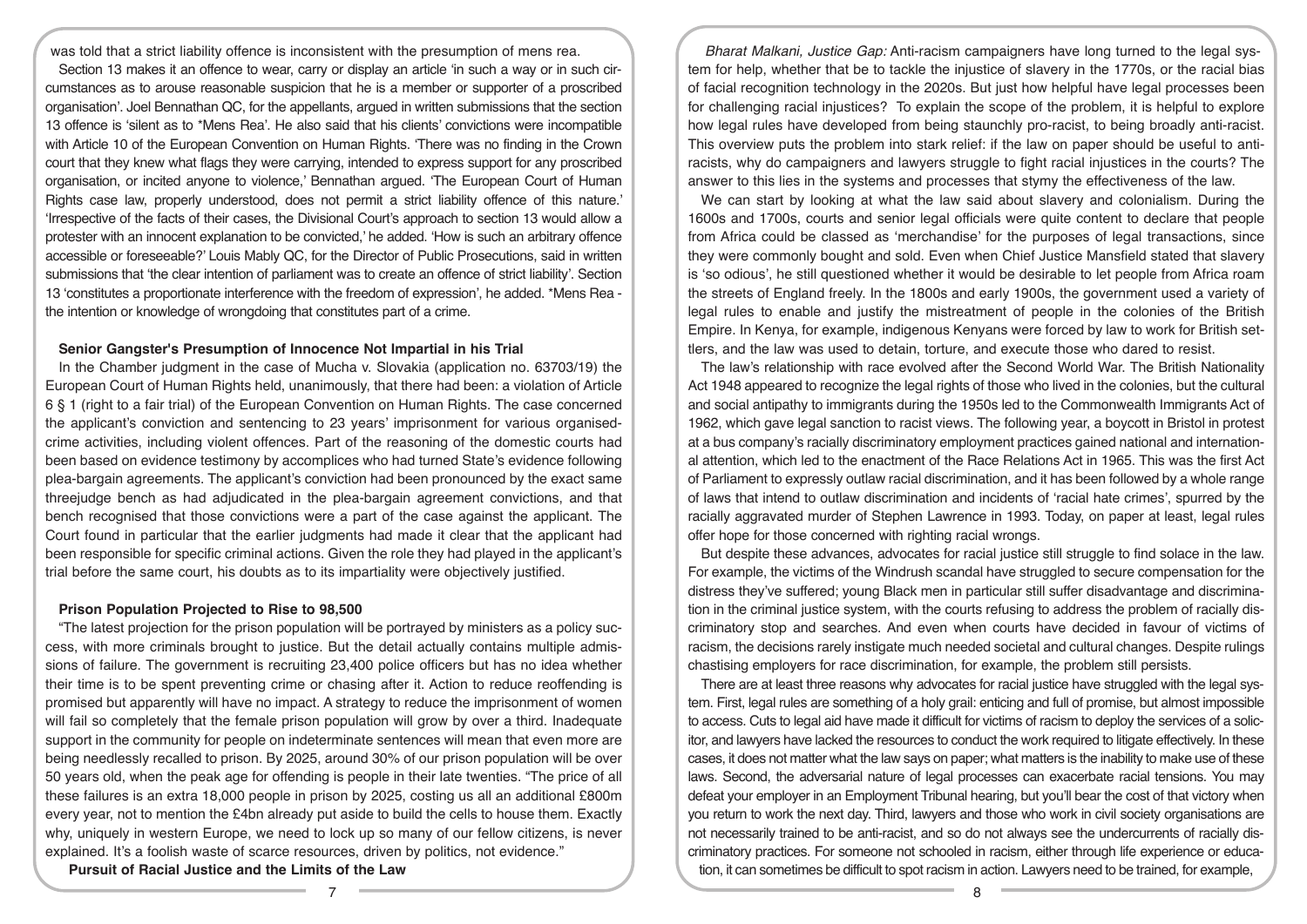to identify when a police officer is making prejudicial statements about a black person even if that officer is not explicitly referring to the individual's skin colour. The Howard League for Penal Reform, in association with Black Protest Legal, recently published a guide on anti-racism for lawyers working in the criminal justice system, but there is scope for similar guides for those working in other fields.

If the law in practice is going to meet the promise of the law on paper, the government needs to reverse the cuts to legal aid that have brought the justice system to its knees. However, the prospect of the government increasing access to justice might seem remote at best. If anything, the government appears to be intent on returning to the days when laws were explicitly racially discriminatory. The Police, Crime, Sentencing and Courts Bill which is currently working its way through Parliament has been described as 'a racist law' by those concerned with the rights of Gypsy, Roma and Traveller communities, because it will effectively criminalise their way of life. If this Bill becomes law, its impact will extend to all racialised people because it will send a signal that the law exists to create and entrench racial injustices. For now, then, it is imperative for campaigners and lawyers to engage with anti-racist training and consider the appropriateness of formal legal action in any given case, because while the law can be a powerful weapon on the armoury of anti-racists, more holistic approaches are needed in the pursuit for racial justice.

# **FOI: Existing Transparency Law no Longer Fit for the Modern Age.**

Jim Waterson, Guardain: Private outsourcing companies that win government contracts should be subject to freedom of information rules, according to the outgoing information commissioner, who warned the existing transparency law is no longer fit for the modern age. Elizabeth Denham, whose organisation is in charge of investigating breaches of data laws, said the public and the media were being left in the dark by private firms taking advantage of the loophole and refusing to supply information. "The scope of the act doesn't adequately cover private sector businesses that are delivering public sector services" she told the House of Commons on Thursday, echoing an idea that was Labour party policy under the former leader, Jeremy Corbyn. "Up to 30% of public services are delivered under private sector contracts but those bodies are not subject to the law."

Denham also said ministers should ensure any new government institutions were also subject to freedom of information laws, which allow any member of the public to request documents from organisations. "I am concerned when new public bodies are created that are not subject to the same transparency requirements." Denham, who steps down next week, also said ministers must do more to ensure they are retaining records of official government business, even if it is through services such as WhatsApp and Twitter. Her organisation is currently investigating the use of private communications for government business by individuals at the Department of Health and Social Care, which was responsible for awarding large contracts to supply protective equipment and test facilities at the height of the pandemic. In one case, the former health minister Lord Bethell mislaid his personal phone before it could be examined for information. "It's so important that ministers and senior officials walk the walk when it comes to transparency, in whether they are creating permanent records, whether they staff the freedom of information team, whether they resource it properly," she said. "Ministers and those at the top of public bodies have a huge influence on whether or not their staff embrace the spirit of transparency in their work." Highlighting the role that freedom of information requests played in exposing the Windrush scandal, Denham told the public administration and constitutional affairs select committee that the legislation should be updated to encourage transparency: "I really think it's time for parliament to think about whether freedom of information needs to be

fit for purpose for a digital age." She expressed disappointment that the Cabinet Office had refused to let her conduct an audit of its central clearing house for freedom of information requests, which has been accused of blocking demands for information from journalists and campaigners. She said the biggest challenge for her successor would be securing enough funding from the government to allow it to carry out its work in the face of funding cuts: "We had £5.5m in our budget for freedom of information work in 2010, we now have £3.75m"

## **Prison Leavers to Wear Alcohol Tags Others to Wear Tracking Tags**

*Inside Time:* Some people leaving prison will have to wear tags which can detect if they drink alcohol, under a scheme which began last week. Probation can now add a condition to an ex-prisoner's release licence, requiring him or her to be teetotal for a period of between a month and a year. A 'sobriety tag' tests the wearer's sweat at regular intervals to determine alcohol levels in the body. They can be used in cases where an individual's risk of reoffending is thought to increase when they are drinking. The technology began to be used last year for people given non-custodial sentences – and so far, those wearing the devices have stayed sober on 97 per cent of the days they were tagged. On November 17 it began to be used for ex-prisoners on licence in Wales. Next summer it will be extended to ex-prisoners on licence in England.

The Government, which calls the scheme a "world-first", expects that 12,000 people in England and Wales will wear one of the tags over the next three years, including people on community sentences and released prisoners. People who are alcohol-dependent cannot be required to wear the tags, because it would be unsafe. Those required to wear the tags will have the licence condition reviewed every three months to assess whether it is still necessary. Justice Secretary Dominic Raab said: "This innovative technology has been successful in policing community sentences with offenders complying over 97 percent of the time. Rolling the tags out further will help cut alcohol-fuelled crime, which causes untold misery for victims and lands society with a £21 billion bill each year. Offenders now have a clear choice. If they don't work with probation staff to curb their drinking and change their ways, they face being sent back to jail."

In a separate initiative, some ex-prisoners who served sentences for robbery, burglary or theft are being required to wear satellite-tracking tags to enable police to monitor their movements. These GPS tags are expected to be used on 10,000 prison leavers over the next three years.

#### **Three-Quarters Of Women Leaving HMP Bronzefield Have No Secure Home**

*Inside Time:* A watchdog has called for action after a finding that 77 per cent of women released in one month from Europe's largest female jail had no safe and secure accommodation to go to. The Independent Monitoring Board (IMB) at Bronzefield prison, in London, sounded an alert about the situation in its annual report published last week. Alison Keightley, chair of the prison's IMB, said: "An unacceptably large number of women leave Bronzefield without safe and secure housing, particularly those released into London. This number has increased since the restructuring of probation services reduced access to in-prison specialist advice. It exposes women to unnecessary risks, increases the chance of reoffending, and urgently needs to be addressed."

A rehousing service which had been provided by the homelessness charity St Mungo's was halted due to the reorganisation. Earlier this year the Government announced a £20 million initiative to provide homes for an estimated 3,000 prison leavers at risk of homelessness in five probation areas in England in 2021/22, but the scheme does not cover London. Dame Anne Owers, national chair of the IMB, said women who had been victims of domestic abuse were being forced to return to